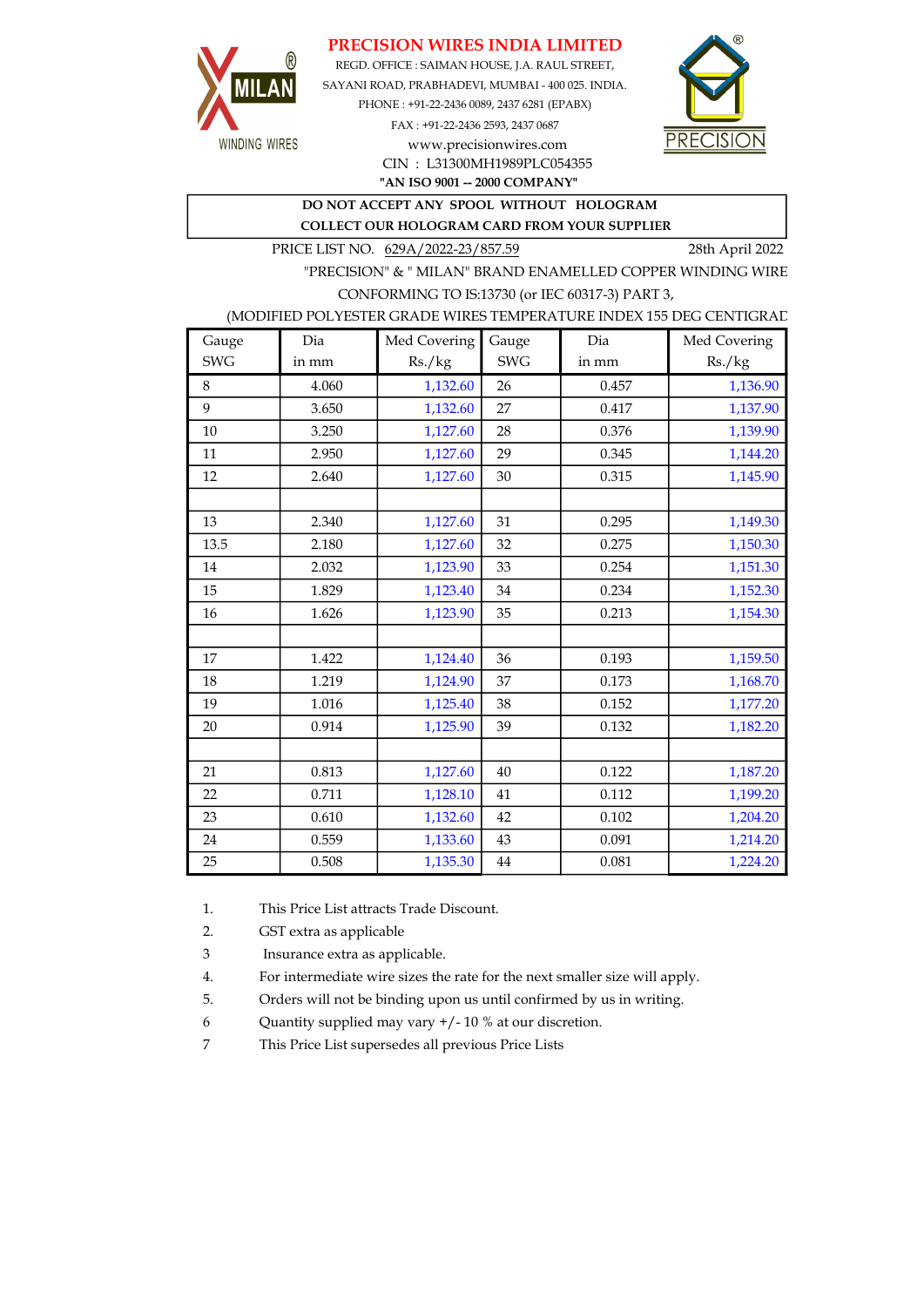

### PRECISION WIRES INDIA LIMITED

REGD. OFFICE : SAIMAN HOUSE, J.A. RAUL STREET, CIN : L31300MH1989PLC054355 SAYANI ROAD, PRABHADEVI, MUMBAI - 400 025. INDIA. PHONE : +91-22-2436 0089, 2437 6281 (EPABX) FAX : +91-22-2436 2593, 2437 0687 www.precisionwires.com



"AN ISO 9001 -- 2000 COMPANY"

DO NOT ACCEPT ANY SPOOL WITHOUT HOLOGRAM COLLECT OUR HOLOGRAM CARD FROM YOUR SUPPLIER

PRICE LIST NO. 629B/2022-23/857.59 28th April 2022

"PRECISION" & " MILAN" BRAND ENAMELLED COPPER WINDING WIRE CONFORMING TO IS:13730 PART 13, ( IEC 60317-13)

#### (DUAL COATED WIRES CLASS H+ WIRES TEMPERATURE INDEX 200 DEG CENTIGRAD

| Gauge           | Dia   | Med Covering | Gauge      | Dia   | Med Covering |
|-----------------|-------|--------------|------------|-------|--------------|
| <b>SWG</b>      | in mm | Rs./kg       | <b>SWG</b> | in mm | Rs./kg       |
| 8               | 4.060 | 1,157.40     | 26         | 0.457 | 1,159.10     |
| 9               | 3.650 | 1,157.40     | 27         | 0.417 | 1,160.60     |
| 10              | 3.250 | 1,154.40     | 28         | 0.376 | 1,162.10     |
| 11              | 2.950 | 1,154.40     | 29         | 0.345 | 1,165.60     |
| $\overline{12}$ | 2.640 | 1,154.40     | 30         | 0.315 | 1,166.60     |
|                 |       |              |            |       |              |
| 13              | 2.340 | 1,154.40     | 31         | 0.295 | 1,169.50     |
| 13.5            | 2.180 | 1,154.40     | 32         | 0.275 | 1,170.50     |
| 14              | 2.032 | 1,149.90     | 33         | 0.254 | 1,171.50     |
| 15              | 1.829 | 1,149.40     | 34         | 0.234 | 1,172.50     |
| 16              | 1.626 | 1,149.90     | 35         | 0.213 | 1,174.50     |
|                 |       |              |            |       |              |
| 17              | 1.422 | 1,150.40     | 36         | 0.193 | 1,179.00     |
| 18              | 1.219 | 1,150.90     | 37         | 0.173 | 1,186.00     |
| 19              | 1.016 | 1,151.40     | 38         | 0.152 | 1,194.50     |
| 20              | 0.914 | 1,151.90     | 39         | 0.132 | 1,199.50     |
|                 |       |              |            |       |              |
| 21              | 0.813 | 1,153.60     | 40         | 0.122 | 1,204.50     |
| 22              | 0.711 | 1,154.10     | 41         | 0.112 | 1,216.50     |
| 23              | 0.610 | 1,156.10     | 42         | 0.102 | 1,224.50     |
| 24              | 0.559 | 1,157.10     | 43         | 0.091 | 1,231.50     |
| 25              | 0.508 | 1,158.10     | $\bf 44$   | 0.081 | 1,241.50     |

- 1. This Price List attracts Trade Discount.
- 2. GST extra as applicable
- 3 Insurance extra as applicable.
- 4. For intermediate wire sizes the rate for the next smaller size will apply
- 5. Orders will not be binding upon us until confirmed by us in writing.
- 6. Quantity supplied may vary  $+/-10\%$  at our discretion.
- 7 This Price List supersedes all previous Price Lists



### PRECISION WIRES INDIA LIMITED

REGD. OFFICE : SAIMAN HOUSE, J.A. RAUL STREET, SAYANI ROAD, PRABHADEVI, MUMBAI - 400 025. INDIA. PHONE : +91-22-2436 0089, 2437 6281 (EPABX)

> www.precisionwires.com CIN : L31300MH1989PLC054355 FAX : +91-22-2436 2593, 2437 0687